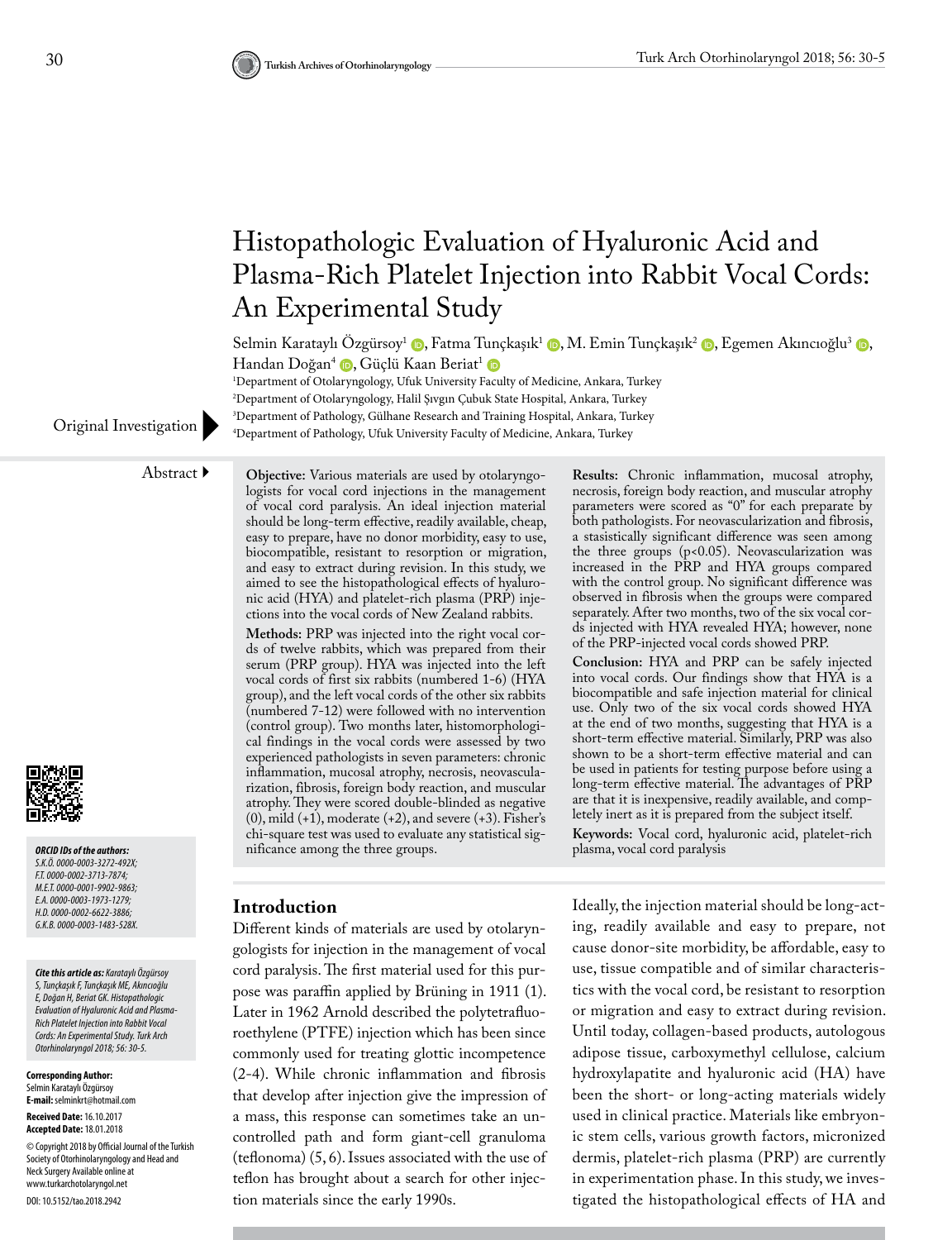PRP on the vocal cords of rabbits in a controlled comparative study.

# **Methods**

The study was initiated after approval was obtained from the Ankara Animal Experimentation Local Ethics Committee (2015.02.23). Twelve New Zealand rabbits aged 3 to 5 years and weighing 4 to 6 kg were used in the study. All animals were treated in adherence to the conditions set forth in the Guide for the Care and Use of Laboratory Animals (www.nap. edu/catalog/5140.html).

Rabbits were anesthetized using 5mg/kg intramuscular xylazin HCL, 45mg/kg ketamin. Vocal cords of the rabbits were exposed with the help of a speculum placed on the mouth and a 0-degree endoscope (Storz endoscope 0 degree, 2.7 mm, Tuttlingen, Germany) was inserted (Figure 1).

PRP prepared from their own serum was injected into the right vocal cord of all 12 rabbits (Group 1). Of these 12, the left vocal cord of six rabbits were injected with HA (Restylane, Q-Med AB, Uppsala, Sweden) (Group 2) and the remaining six rabbits (rabbits 7 to 12) were monitored as control (Group 3) without injection to the vocal cord.

The rabbits were monitored for two months under conditions compliant with the guidelines of the ethics committee and without any problems. At the end of the two months the rabbits were sacrificed and the larynx of each was excised. Larynx tissues were fixed in 10% neutrally buffered formalin for 72 hours and vertically sectioned in two parts as left and right. The larynx was sampled in the coronal plane on both sides and sectioned into 5-mm slices after routine tissue processing. Samples were stained with Hematoxylin Eosin and Masson's Trichrome (MSC). Histomorphologic findings were evaluated using seven different parameters, namely: chronic inflammation, mucosal atrophy, necrosis, neovascularization, fibrosis, foreign body reaction, and muscular atrophy. Fibrosis was examined using MSC staining. All parameters were scored double blind by two experienced pathologists as follows: 0 negative (-), mild (+1), moderate (+2), and severe (+3). To achieve statistically significant results, parameters that had been scored as '0' and '1' were recorded as '0', and parameters that had been scored as '2' and '3' were recorded as '1' for statistical comparison. Fisher's Chi-square analysis was conducted to see whether there were any significant differences among the three groups, and chi-square test was performed to compare two groups at a time in parameters that showed significant differences.

#### **Preparation of platelet-rich plasma**

Under general anesthesia, 4cc blood was collected from the central ear artery of each rabbit into a sterile tube filled with 0.6cc anticoagulant citrate dextrose solution. The collected blood sample was placed in the centrifugal drum and centri-



Figure 1. Exposition of rabbit vocal cord using a speculum and a 0-degree endoscope

fuged at 1500rpm for 15 minutes to separate the blood into three layers with the lowermost layer containing the red blood cells, the middle layer acellular plasma, and the upper layer plasma. The upper plasma layer was collected into a syringe and immediately injected into the targeted vocal cord.

#### **Results**

Scores recorded by the two observers for the parameters on each of the preparates were identical for '0' and '1', and no differences were found between the reduced '0' and '1' scores. These scores are given in Table 1 (dichotomous values). Chronic inflammation, mucosal atrophy, necrosis, foreign body reaction, muscular atrophy parameters were scored as '0' for each preparate by both observers. Statistically significant differences were found among the three groups in two of the parameters: neovascularization and fibrosis (p<0.05). Compared to Group 3 (control group), neovascularization was seen to have significantly increased in Group 1 (PRP group) and in Group 2 (HA group). No significant differences were found in two-group comparisons for fibrosis.

While injection material was observed in two of the six vocal cords injected with HA, residual material was not observed in any of the 12 vocal cords injected with PRP. Samples of histopathological results of all groups are given in Figures  $2 - 4.$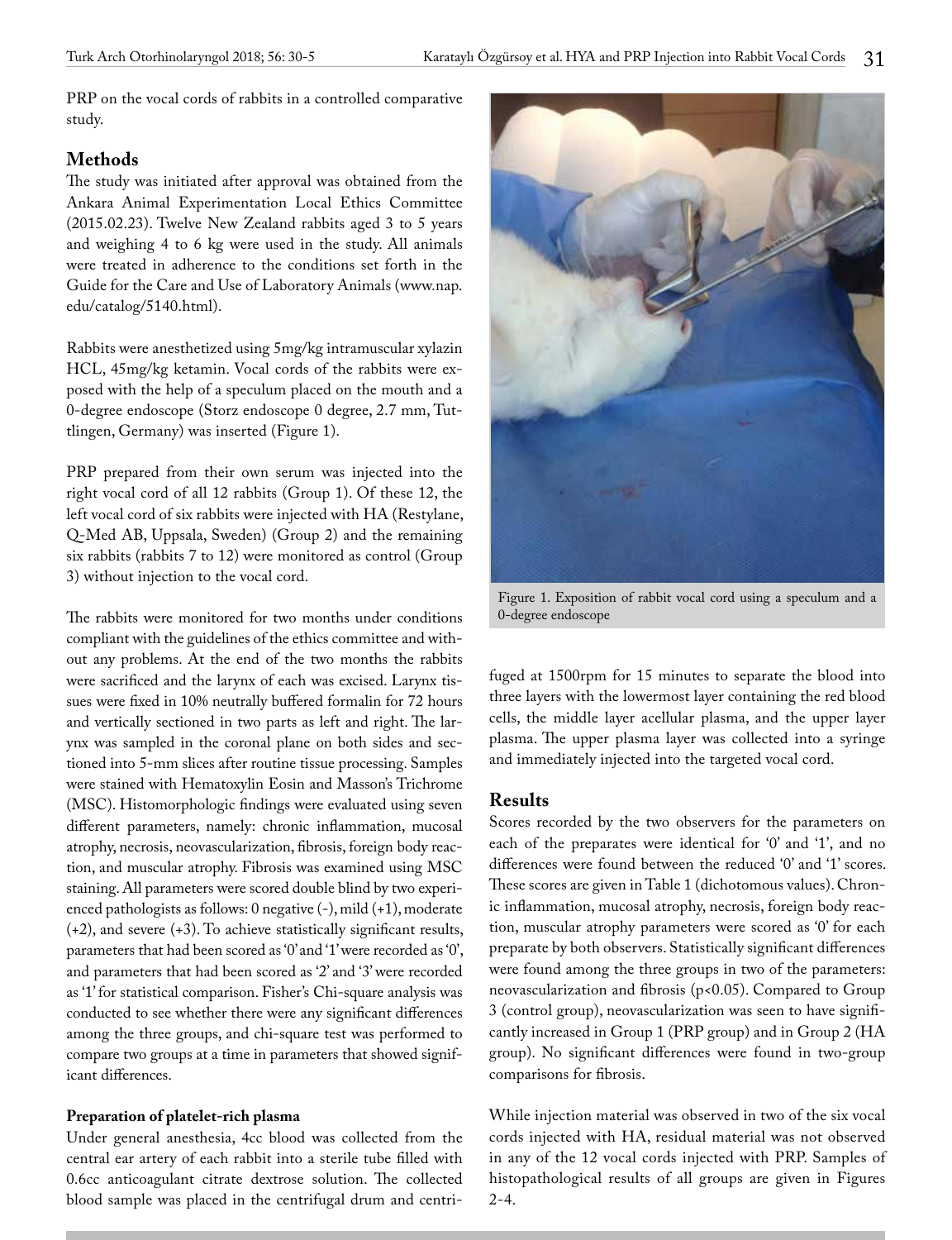| $\operatorname{Group}$<br>$\bf{Nr}$ | Mucosal<br>atrophy | Chronic<br>inflammation | Necrosis         | Neovascularization | Fibrosis         | Foreign body<br>$\,$ reaction | Gland<br>atrophy | Muscular<br>atrophy |
|-------------------------------------|--------------------|-------------------------|------------------|--------------------|------------------|-------------------------------|------------------|---------------------|
| $\mathbf{1}$                        | $\boldsymbol{0}$   | $\boldsymbol{0}$        | $\boldsymbol{0}$ | $\,1\,$            | $\boldsymbol{0}$ | $\boldsymbol{0}$              | $\mathbf 1$      | $\boldsymbol{0}$    |
| $\mathbf{1}$                        | $\boldsymbol{0}$   | $\mathbf{0}$            | $\boldsymbol{0}$ | $\mathbf{0}$       | $\boldsymbol{0}$ | $\mathbf{0}$                  | $\mathbf{1}$     | $\mathbf{0}$        |
| $\mathbf{1}$                        | $\boldsymbol{0}$   | $\mathbf{0}$            | $\boldsymbol{0}$ | $\mathbf{1}$       | $\mathbf{1}$     | $\boldsymbol{0}$              | $\mathbf{1}$     | $\mathbf{0}$        |
| $\mathbf{1}$                        | $\boldsymbol{0}$   | $\boldsymbol{0}$        | $\boldsymbol{0}$ | $\,1\,$            | $\,1\,$          | $\boldsymbol{0}$              | $\,1$            | $\boldsymbol{0}$    |
| $1\,$                               | $\boldsymbol{0}$   | $\boldsymbol{0}$        | $\boldsymbol{0}$ | $\,1\,$            | $\,1\,$          | $\boldsymbol{0}$              | $\mathbf 1$      | $\boldsymbol{0}$    |
| $\mathbf{1}$                        | $\boldsymbol{0}$   | $\boldsymbol{0}$        | $\boldsymbol{0}$ | $\mathbf{1}$       | $\mathbf{1}$     | $\boldsymbol{0}$              | $\mathbf{1}$     | $\boldsymbol{0}$    |
| $\mathbf{1}$                        | $\boldsymbol{0}$   | $\boldsymbol{0}$        | $\boldsymbol{0}$ | $\mathbf{1}$       | $\mathbf{0}$     | $\boldsymbol{0}$              | $\overline{0}$   | $\boldsymbol{0}$    |
| $\mathbf{1}$                        | $\boldsymbol{0}$   | $\boldsymbol{0}$        | $\boldsymbol{0}$ | $\,1\,$            | $\boldsymbol{0}$ | $\boldsymbol{0}$              | $\boldsymbol{0}$ | $\boldsymbol{0}$    |
| $\mathbf 1$                         | $\boldsymbol{0}$   | $\boldsymbol{0}$        | $\boldsymbol{0}$ | $\,1\,$            | $\boldsymbol{0}$ | $\boldsymbol{0}$              | $\,1\,$          | $\boldsymbol{0}$    |
| $\mathbf{1}$                        | $\boldsymbol{0}$   | $\boldsymbol{0}$        | $\boldsymbol{0}$ | $\mathbf{1}$       | $\mathbf{1}$     | $\boldsymbol{0}$              | $\boldsymbol{0}$ | $\mathbf{0}$        |
| $\mathbf{1}$                        | $\boldsymbol{0}$   | $\boldsymbol{0}$        | $\boldsymbol{0}$ | $\boldsymbol{0}$   | $\boldsymbol{0}$ | $\boldsymbol{0}$              | $\overline{0}$   | $\boldsymbol{0}$    |
| $\mathbf{1}$                        | $\boldsymbol{0}$   | $\boldsymbol{0}$        | $\boldsymbol{0}$ | $\,1\,$            | $\boldsymbol{0}$ | $\boldsymbol{0}$              | $\boldsymbol{0}$ | $\boldsymbol{0}$    |
| $\sqrt{2}$                          | $\boldsymbol{0}$   | $\boldsymbol{0}$        | $\boldsymbol{0}$ | $\mathbf{1}$       | $\mathbf{0}$     | $\boldsymbol{0}$              | $\boldsymbol{0}$ | $\boldsymbol{0}$    |
| $\overline{c}$                      | $\boldsymbol{0}$   | $\boldsymbol{0}$        | $\boldsymbol{0}$ | $\,1\,$            | $\mathbf{0}$     | $\boldsymbol{0}$              | $\boldsymbol{0}$ | $\mathbf{0}$        |
| $\sqrt{2}$                          | $\mathbf{0}$       | $\boldsymbol{0}$        | $\boldsymbol{0}$ | $\boldsymbol{0}$   | $\boldsymbol{0}$ | $\mathbf{0}$                  | $\boldsymbol{0}$ | $\mathbf{0}$        |
| $\sqrt{2}$                          | $\boldsymbol{0}$   | $\boldsymbol{0}$        | $\boldsymbol{0}$ | $\,1\,$            | $\boldsymbol{0}$ | $\boldsymbol{0}$              | $\boldsymbol{0}$ | $\boldsymbol{0}$    |
| $\sqrt{2}$                          | $\boldsymbol{0}$   | $\boldsymbol{0}$        | $\boldsymbol{0}$ | $\mathbf{1}$       | $\boldsymbol{0}$ | $\boldsymbol{0}$              | $\overline{0}$   | $\boldsymbol{0}$    |
| $\sqrt{2}$                          | $\boldsymbol{0}$   | $\boldsymbol{0}$        | $\boldsymbol{0}$ | $1\,$              | $\boldsymbol{0}$ | $\boldsymbol{0}$              | $\boldsymbol{0}$ | $\boldsymbol{0}$    |
| $\ensuremath{\mathfrak{Z}}$         | $\mathbf{0}$       | $\boldsymbol{0}$        | $\boldsymbol{0}$ | $\boldsymbol{0}$   | $\mathbf{0}$     | $\boldsymbol{0}$              | $\mathbf{0}$     | $\boldsymbol{0}$    |
| $\sqrt{3}$                          | $\boldsymbol{0}$   | $\boldsymbol{0}$        | $\boldsymbol{0}$ | $\boldsymbol{0}$   | $\mathbf{0}$     | $\boldsymbol{0}$              | $\boldsymbol{0}$ | $\boldsymbol{0}$    |
| $\ensuremath{\mathfrak{Z}}$         | $\boldsymbol{0}$   | $\boldsymbol{0}$        | $\boldsymbol{0}$ | $\boldsymbol{0}$   | $\boldsymbol{0}$ | $\boldsymbol{0}$              | $\boldsymbol{0}$ | $\boldsymbol{0}$    |
| 3                                   | $\mathbf{0}$       | $\boldsymbol{0}$        | $\boldsymbol{0}$ | $\boldsymbol{0}$   | $\mathbf{0}$     | $\boldsymbol{0}$              | $\boldsymbol{0}$ | $\mathbf{0}$        |
| 3                                   | $\boldsymbol{0}$   | $\boldsymbol{0}$        | $\boldsymbol{0}$ | $\boldsymbol{0}$   | $\mathbf{0}$     | $\boldsymbol{0}$              | $\boldsymbol{0}$ | $\mathbf{0}$        |
| 3                                   | $\boldsymbol{0}$   | $\boldsymbol{0}$        | $\boldsymbol{0}$ | $\boldsymbol{0}$   | $\mathbf{0}$     | $\boldsymbol{0}$              | $\overline{0}$   | $\boldsymbol{0}$    |

Table 1. Histopathological evaluation scores for each vocal cord by the two pathologists

Group 1: Platelet-rich plasma injection; Group 2: Hyaluronic acid injection; Group 3: Control group



Figure 2. Hematoxylin eosin staining of 10<sup>th</sup> right vocal cord, x40

## **Discussion**

Phonation is key for effective communication and possible with fully functioning vocal cords. Functional and morphologic changes in the vocal cords due to reasons like vocal cord traumas, recurrent laryngeal nerve traumas during surgery, or radiotherapy can cause dysphonia. Medialization of a paralytic vocal cord can enhance the life quality of patients. Ideal injection materials are being explored in experimental studies for the purposes of clinical use.

Whereas the canine is the most suitable subject model for studies conducted with animals in that their larynx size is similar to that of humans, the high cost of this model and the need to use as many subjects as possible, as well as the need for long-term monitoring for increased reliability has limited its usage in studies (7, 8). To date New Zealand rabbits have been used in many phonosurgical studies (2, 9, 10).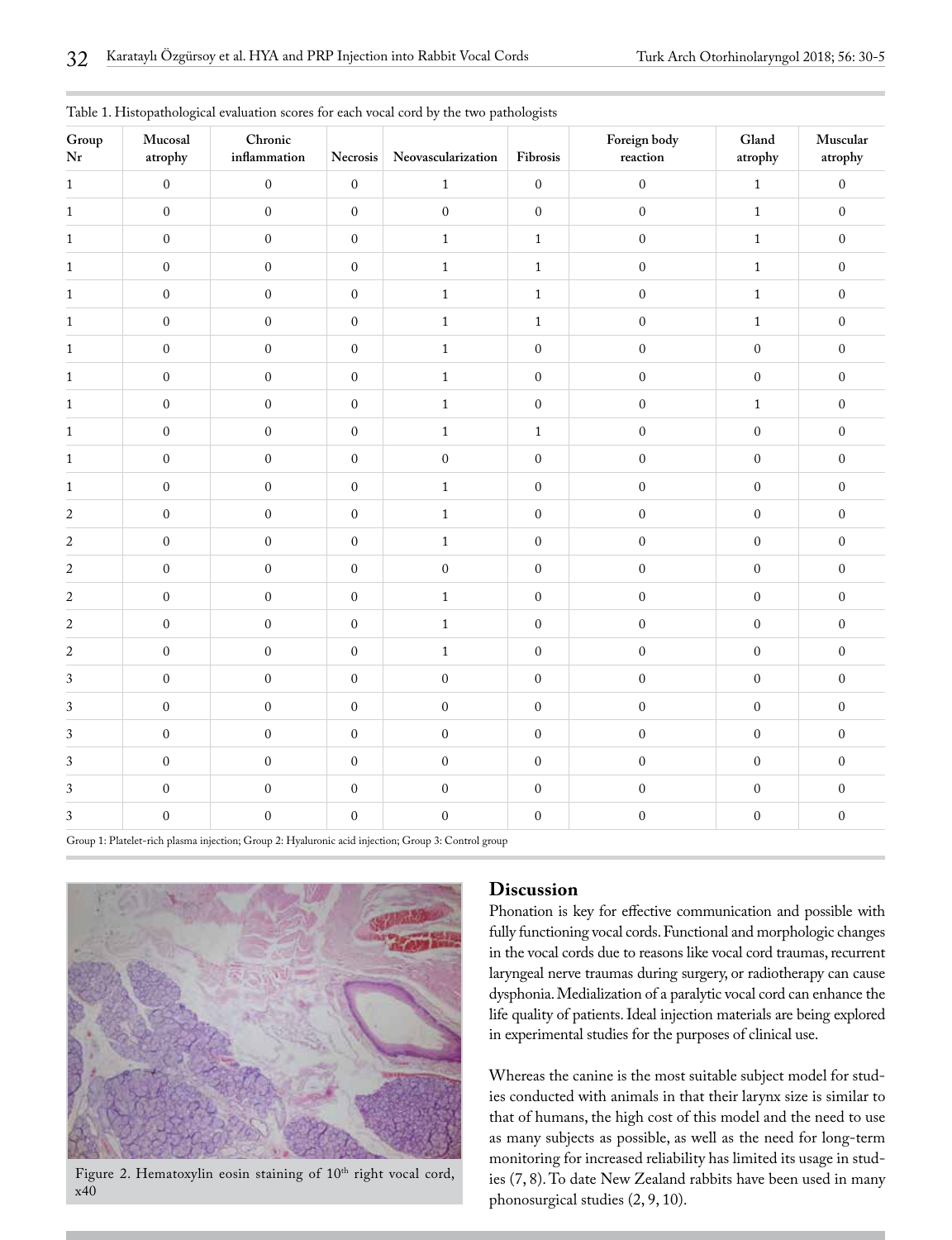

Figure 3. Hematoxylin eosin staining of  $4<sup>th</sup>$  left vocal cord, x100



Figure 4. Hematoxylin eosin staining of 10<sup>th</sup> left vocal cord (control), x40

That HA is readily available and easy to administer, can be preserved at room temperature, is biocompatible, causes less immune response, is non-carcinogenic, does not cause infection has made it a commonly used material in both clinical practice and animal model studies (11-16). In this study, when examined two months after injection, chronic inflammation, mucosal atrophy, necrosis, foreign body reaction or muscular atrophy in the vocal cords was not observed in any of the groups including the HA group. Compared to the control group, only increased neovascularization was observed in the vocal cords injected with HA. These results are consistent with those of the other studies reported on HA injection and demonstrate that HA can be used in clinical practice as a biocompatible and safe injection material (11, 12). That HA was identified in only two of the six vocal cords at the end of the two months demonstrated that HA can be used as a short-acting material.

Platelet-rich plasma is essentially a concentrate of autologous platelets and rich in PDGF, TGFb1, VEGF and EGF growth factors produced by these platelets (17). There are studies demonstrating that each of these polypeptides has various roles in accelerated wound healing, enhanced immune response, increased angiogenesis, and enhanced bone regeneration (18-20).

There are also clinical studies which demonstrate the wound healing ability of PRP (18, 21-23). In animal model studies, histologic evaluations have shown PRP to enhance fibroblastic and endothelial cell formation, increase neovascularization and improve granulation tissue formation (18, 24- 27). An animal model study has histologically demonstrated the effectiveness of PRP injection in vocal cord wound healing (28). In our study, no chronic inflammation, mucosal atrophy, necrosis, foreign body reaction or muscular atrophy was identified in any of the vocal cords two months after PRP injection. With respect to the other parameters, neovascularization and fibrosis, no significant differences were observed between the PRP and HA groups. These results demonstrate that HA, like PRP, is a biocompatible and safe material. Neovascularization was observed to have increased in the PRP group vs. the control group. This result is consistent with other studies that have shown PRP to increase neovascularization (18, 24-27).

At the end of two months no residual material was observed in any of the 12 vocal cords injected with PRP. This result shows that PRP is a short-acting material and can be a safe option in short-term administrations for testing purposes before deciding on a long-acting material. The benefits of PRP are its affordability, availability, and that it does not cause immune response since is obtained from the organism itself.

#### **Conclusion**

Hyaluronic acid and PRP are short-acting, reliable and biocompatible materials that can be clinically used in vocal cord injections. Apart from the absence of unfavorable outcomes such as foreign body reaction, inflammation, necrosis, their ease of access and administration make these two materials preferable options. Further studies conducted with more subjects and using other injection materials can further orient future clinical practices.

**Ethics Committee Approval:** Ethics committee approval was received for this study from the ethics committee of Ankara University Animal Studies Research Committe (Date: 11/02/2015 Number: 2015-2-26).

#### **Informed Consent:** N/A.

Peer-review: Externally peer-reviewed.

**Author Contributions:** Concept - S.K.Ö., F.T., E.T., E.A., H.D., K.B.; Design - S.K.Ö., F.T., E.T., E.A., H.D., K.B.; Supervision - S.K.Ö., F.T., E.T., E.A., H.D., K.B; Resource - S.K.Ö, F.T., E.T., E.A., H.D.,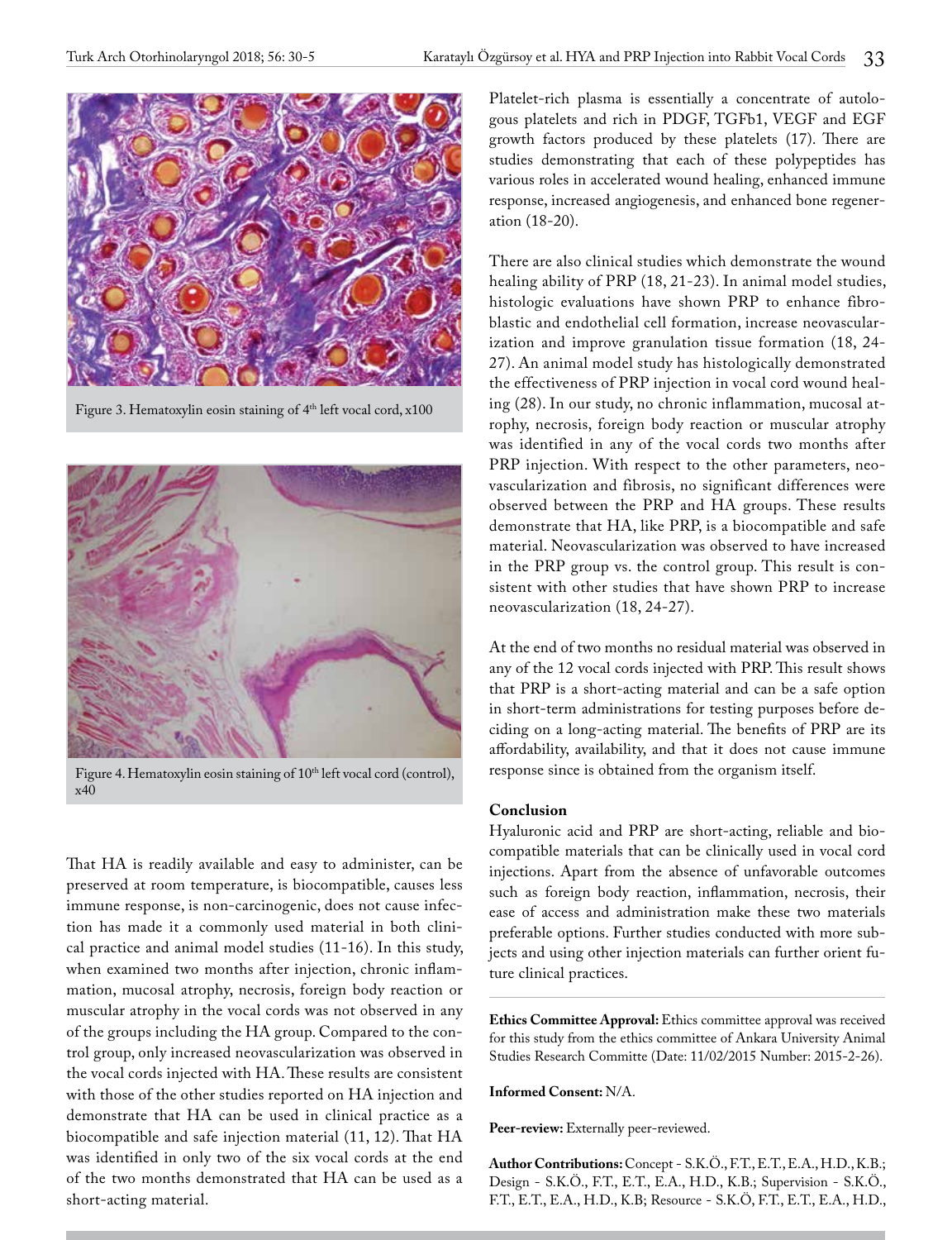K.B.; Materials - S.K.Ö., F.T., E.T., E.A., H.D., K.B.; Data Collection and/or Processing - S.K.Ö., F.T., E.T., E.A., H.D., K.B.; Analysis and/ or Interpretation - S.K.Ö., F.T., E.T., E.A., H.D., K.B.; Literature Search - S.K.Ö., F.T., E.T., E.A., H.D., K.B.; Writing - S.K.Ö., F.T., E.T., E.A., H.D., K.B.; Critical Reviews - S.K.Ö., F.T., E.T., E.A., H.D., K.B.

**Acknowledgement:** The authors thank to Assist. Prof. Aslıhan Alhan for her help in statistical analysis.

**Conflict of Interest:** No conflict of interest was declared by the authors.

**Financial Disclosure:** The authors declared that this study has received no financial support.

## **References**

- 1. Brünings W. Über eine neue Behandlungsmethode der Rekurrenslahmung. Verh Dtsch Laryngol 1911; 18: 93-151.
- 2. Arnold GE. Vocal rehabilitation of paralytic dysphonia. I. Cartilage injection into a paralyzed vocal cord. Arch Otolaryngol 1955; 62: 1-17. **[\[CrossRef \]](https://doi.org/10.1001/archotol.1955.03830010003001)**
- 3. Rubin HJ. Misadventures with injectable polytef (Teflon). Arch Otolaryngol 1975; 101: 114-6. **[\[CrossRef \]](https://doi.org/10.1001/archotol.1975.00780310036010)**
- 4. Siegler J. Rehabilitation of voice after recurrent laryngeal nerve paralysis using teflon suspension. J Laryngol Otol 1967; 81: 1121- 9. **[\[CrossRef \]](https://doi.org/10.1017/S0022215100068134)**
- 5. Malizia AA Jr, Reiman HM, Myers RP, Sande JR, Barham SS, Benson RC Jr, et al. Migration and granulomatous reaction after periurethral injection of polytef (Teflon). JAMA 1984; 251: 3277- 81. **[\[CrossRef \]](https://doi.org/10.1001/jama.251.24.3277)**
- 6. Stone JW, Arnold GE, Stephens CB. Intracordal polytef (Teflon) injection. Histologic study of three further cases. Arch Otolaryngol 1970; 91: 568-74. **[\[CrossRef \]](https://doi.org/10.1001/archotol.1970.00770040798014)**
- 7. Hsiao TY, Liu CM, Luschei ES, Titze IR. The effect of cricothyroid muscle action on the relation between subglottal pressure and fundamental frequency in an in vivo canine model. J Voice 2001; 15: 187-93. **[\[CrossRef \]](https://doi.org/10.1016/S0892-1997(01)00020-0)**
- 8. Cox KA, Alipour F, Titze IR. Geometric structure of the human and canine cricothyroid and thyroarytenoid muscles for biomechanical applications. Ann Otol Rhinol Laryngol 1999; 108: 1151- 8. **[\[CrossRef \]](https://doi.org/10.1177/000348949910801210)**
- 9. Flint PW, Corio RL, Cummings CW. Comparison of soft tissue response in rabbits following laryngeal implantation with hydroxylapatite, silicone rubber, and teflon. Ann Otol Rhinol Laryngol 1997; 106: 399-407. **[\[CrossRef \]](https://doi.org/10.1177/000348949710600508)**
- 10. Caballero M, Bernal-Sprekelsen M, Calvo C, Farrè X, Quintó L, Alòs L. Polydimethylsiloxane versus polytetrafluoroethylene for vocal fold medialization: histologic evaluation in a rabbit model. J Biomed Mater Res B Appl Biomater 2003; 67: 666-74. **[\[CrossRef \]](https://doi.org/10.1002/jbm.b.10061)**
- 11. Perazzo PS, Duprat Ade C, Lancelotti C, Donati F. A study of the histological behavior of a rabbit vocal fold after a hyaluronic acid injection. Braz J Otorhinolaryngol 2007; 73: 171-8. **[\[CrossRef \]](https://doi.org/10.1016/S1808-8694(15)31063-6)**
- 12. Perazzo PS, Duprat Ade C, Lancellotti CL. Histological behavior of the vocal fold after hyaluronic acid injection. J Voice. 2009; 23: 95-8. **[\[CrossRef \]](https://doi.org/10.1016/j.jvoice.2007.05.006)**
- 13. Hallén L, Testad P, Sederholm E, Dahlqvist A, Laurent C. DiHA (dextranomers in hyaluronan) injections for treatment of insufficient closure of the vocal folds: early clinical experiences. Laryngoscope 2001; 111: 1063-7. **[\[CrossRef \]](https://doi.org/10.1097/00005537-200106000-00025)**
- 14. Manna F, Dentini M, Desideri P, De Pità O, Mortilla E, Maras B. Comparative chemical evaluation of two commercially available derivatives of hyaluronic acid (hylaform from rooster combs and restylane from streptococcus) used for soft tissue augmentation. J Eur Acad Dermatol Venereol 1999; 13: 183-92. **[\[CrossRef \]](https://doi.org/10.1111/j.1468-3083.1999.tb00881.x)**
- 15. Olenius M. The first clinical study using a new biodegradable implant for the treatment of lips, wrinkles, and folds. Aesthetic Plast Surg 1998; 22: 97-101. **[\[CrossRef \]](https://doi.org/10.1007/s002669900172)**
- 16. Hertegård S, Hallén L, Laurent C, Lindström E, Olofsson K, Testad P, et al. Cross-linked hyaluronan used as augmentation substance for treatment of glottal insufficiency: safety aspects and vocal fold function. Laryngoscope 2002; 112: 2211-9. **[\[CrossRef \]](https://doi.org/10.1097/00005537-200212000-00016)**
- 17. Karataylı Özgürsoy S, Tunçkaşık ME, Tunçkaşık F, Akıncıoğlu E, Doğan H, Kocatürk S. Platelet-Rich Plasma Application for Acute Tympanic Membrane Perforations. J Int Adv Otol. 2017; 13: 195-9. **[\[CrossRef \]](https://doi.org/10.5152/iao.2016.2533)**
- 18. Sommeling CE, Heyneman A, Hoeksema H, Verbelen J, Stillaert FB, Monstrey S. The use of platelet-rich plasma in plastic surgery: a systematic review. J Plast Reconstr Aesthet Surg. 2013; 66: 301- 11. **[\[CrossRef \]](https://doi.org/10.1016/j.bjps.2012.11.009)**
- 19. Chang SH, Hsu YM, Wang YJ, Tsao YP, Tung KY, Wang TY. Fabrication of pre-determined shape of bone segment with collagen-hydroxyapatite scaffold and autogenous platelet-rich plasma. J Mater Sci Mater Med. 2009; 20: 23-31. **[\[CrossRef \]](https://doi.org/10.1007/s10856-008-3507-1)**
- 20. Marx RE, Carlson ER, Eichstaedt RM, Schimmele SR, Strauss JE, Georgeff KR. Platelet-rich plasma: Growth factor enhancement for bone grafts. Oral Surg Oral Med Oral Pathol Oral Radiol Endod. 1998; 85: 638-46. **[\[CrossRef \]](https://doi.org/10.1016/S1079-2104(98)90029-4)**
- 21. Kazakos K, Lyras DN, Verettas D, Tilkeridis K, Tryfonidis M. The use of autologous PRP gel as an aid in the management of acute trauma wounds. Injury 2009; 40: 801-5. **[\[CrossRef \]](https://doi.org/10.1016/j.injury.2008.05.002)**
- 22. Saad Setta H, Elshahat A, Elsherbiny K, Massoud K, Safe I. Platelet-rich plasma versus platelet-poor plasma in the management of chronic diabetic foot ulcers: a comparative study. Int Wound J 2011; 8: 307-12. **[\[CrossRef \]](https://doi.org/10.1111/j.1742-481X.2011.00797.x)**
- 23. Knighton DR, Ciresi K, Fiegel VD, Schumerth S, Butler E, Cerra F. Stimulation of repair in chronic, nonhealing, cutaneous ulcers using platelet-derived wound healing formula. Surg Gynecol Obstet 1990; 170: 56-60.
- 24. Pietramaggiori G, Kaipainen A, Czeczuga JM, Wagner CT, Orgill DP. Freeze-dried platelet-rich plasma shows beneficial healing properties in chronic wounds. Wound Repair Regen 2006; 14: 573-80. **[\[CrossRef \]](https://doi.org/10.1111/j.1743-6109.2006.00164.x)**
- 25. Pietramaggiori G, Scherer SS, Mathews JC, Alperovich M, Yang HJ, Neuwalder J, et al. Healing modulation induced by freeze-dried platelet-rich plasma and micronized allogenic dermis in a diabetic wound model. Wound Repair Regen 2008; 16: 218-25. **[\[CrossRef \]](https://doi.org/10.1111/j.1524-475X.2008.00362.x)**
- 26. Pietramaggiori G, Scherer SS, Mathews JC, Gennaoui T, Lancerotto L, Ragno G, et al. Quiescent platelets stimulate angiogenesis and diabetic wound repair. J Surg Res 2010; 160: 169-77. **[\[CrossRef \]](https://doi.org/10.1016/j.jss.2008.09.010)**